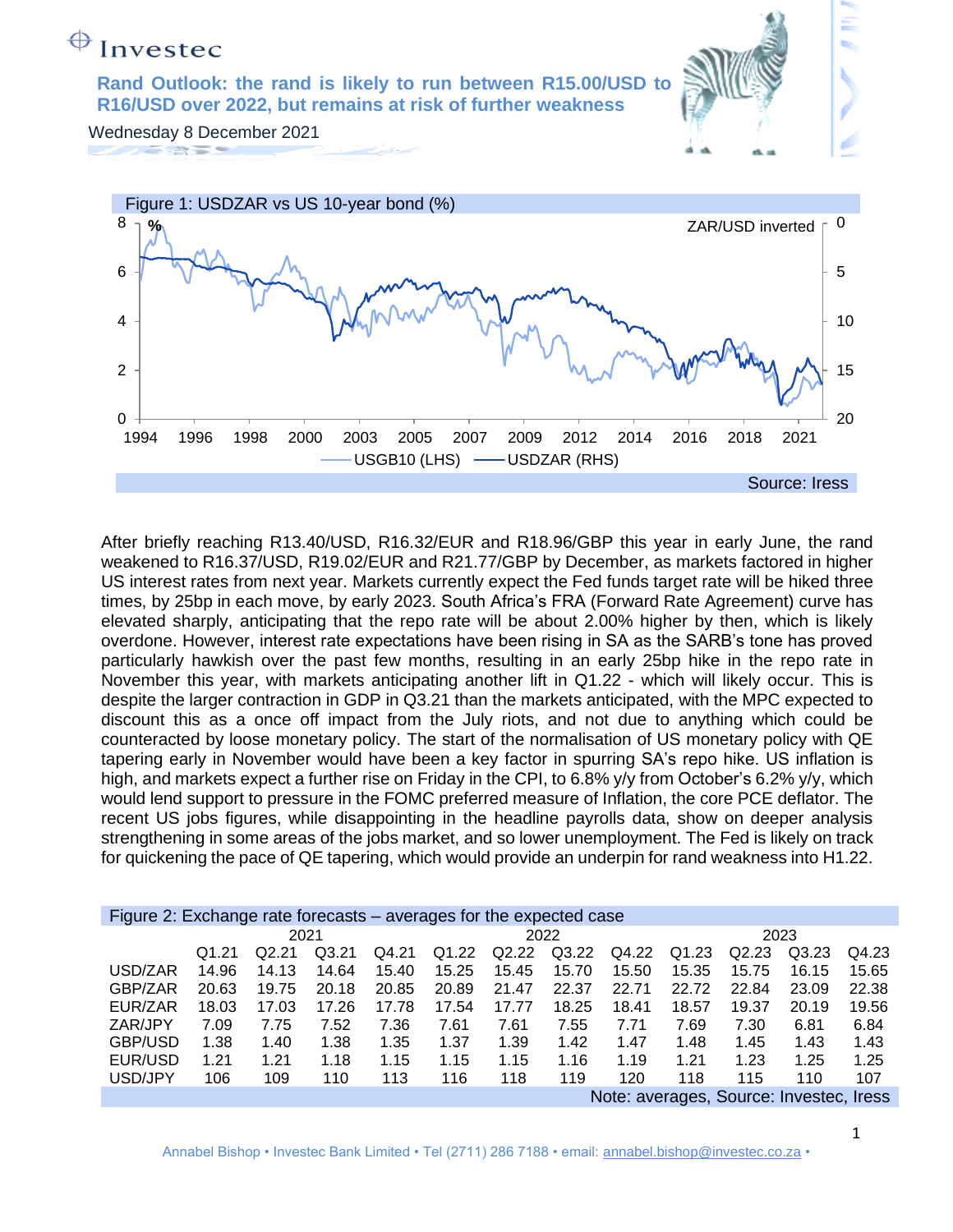**Rand Outlook: the rand is likely to run between R15.00/USD to R16/USD over 2022, but remains at risk of further weakness**



Wednesday 8 December 2021





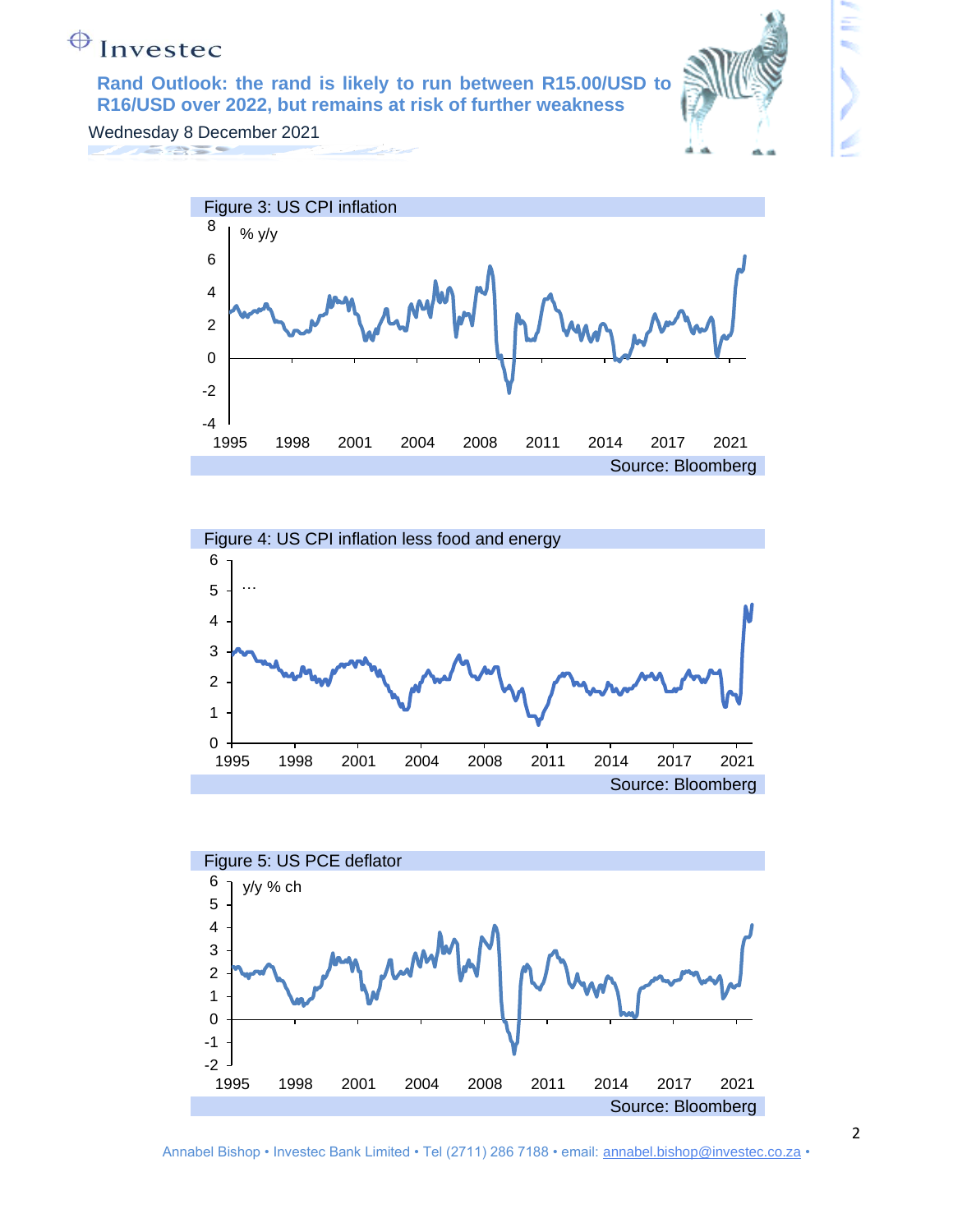# Invested **Rand Outlook: the rand is likely to run between R15.00/USD to R16/USD over 2022, but remains at risk of further weakness** Wednesday 8 December 2021



The US is unlikely to see a reduction in its pace of QE next year, despite the fourth wave of COVID-19 globally, and in the US, and indeed potential further waves of COVID-19, driven by new variants. The US is powering ahead with further fiscal stimulus as it plans to continue to normalise monetary policy over 2022, and this will put pressure on SA to hike its interest rates further as the timing for US interest rate hikes approaches. Indeed, emerging market currencies in general have seen weakness in H2.21, as markets have factored in a US interest rate hike cycle occurring quicker than previously believed. Foreign investor flows into emerging market assets have cooled, with most of the riskier jurisdictions losing out, particularly on fears of the fourth wave of COVID-19 infections, although risk sentiment has begun reversing this week as markets begin to digest the more modest impact of the Omicron variant on those infected than was feared. Omicron is seeing evidence of milder symptoms and fewer hospitalizations than the third wave, driven by the delta variant, did. In SA daily infections have so far 'peaked' at 16 366 on Saturday, then dropped reaching 6 381 on Monday, and today have moved back to 13 143, proving volatile, but still not seeing a surge in hospitalizations or severe symptoms

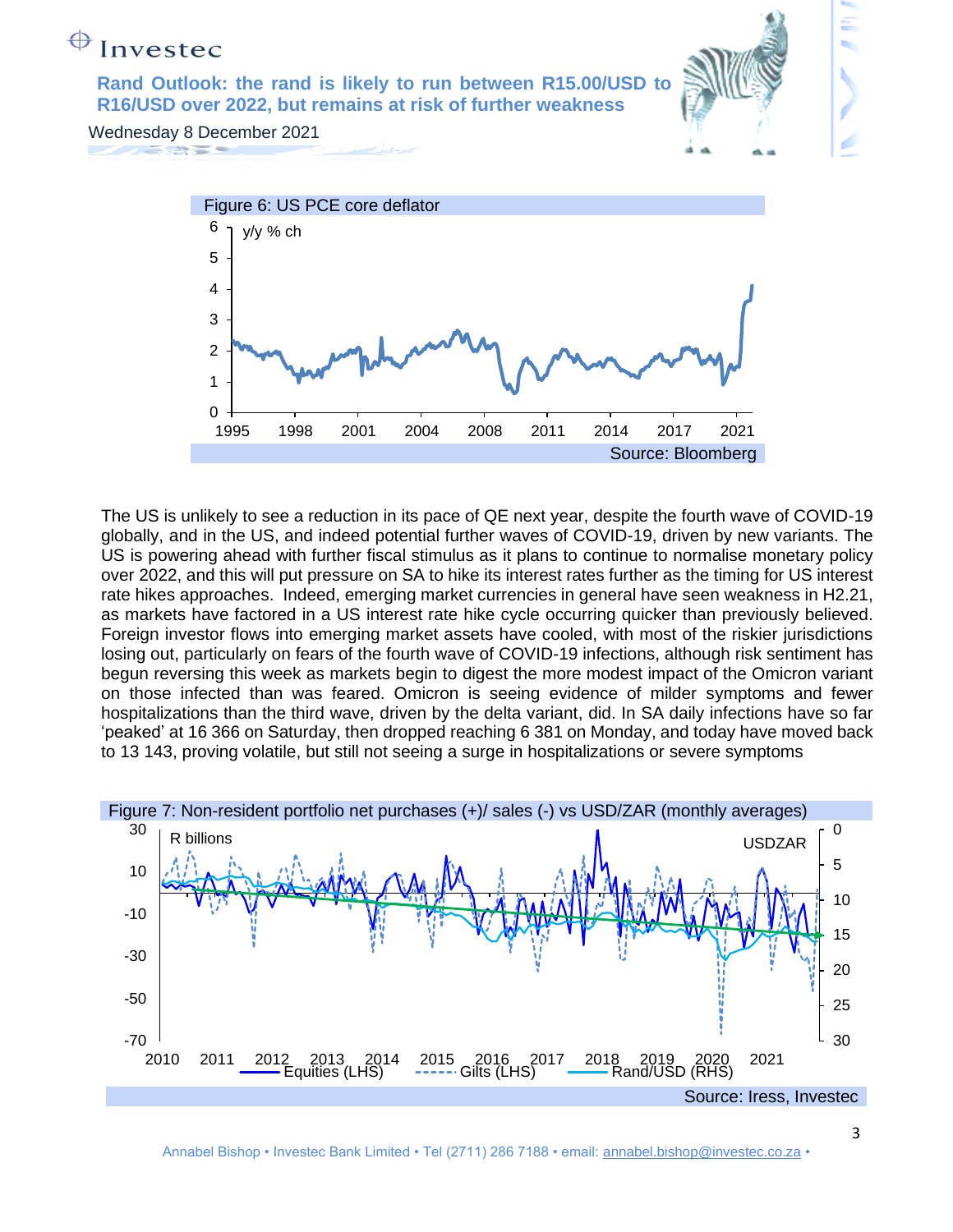### $\bigoplus$  Investec **Rand Outlook: the rand is likely to run between R15.00/USD to R16/USD over 2022, but remains at risk of further weakness** Wednesday 8 December 2021 Figure 8: Rand vs Economist's commodity indices 120 % y/y change 100



-----Rand/USD

Economist's Metals Commodities Index

-80 -60 -40 -20 0 20 40 60 80



2005 2006 2007 2008 2009 2010 2011 2012 2013 2014 2015 2016 2017 2018 2019 2020 2021

Economist's Non-Food Agricultural Goods Commodities Index

Economist's Industral Goods Commodities Index

Source: Iress, Economist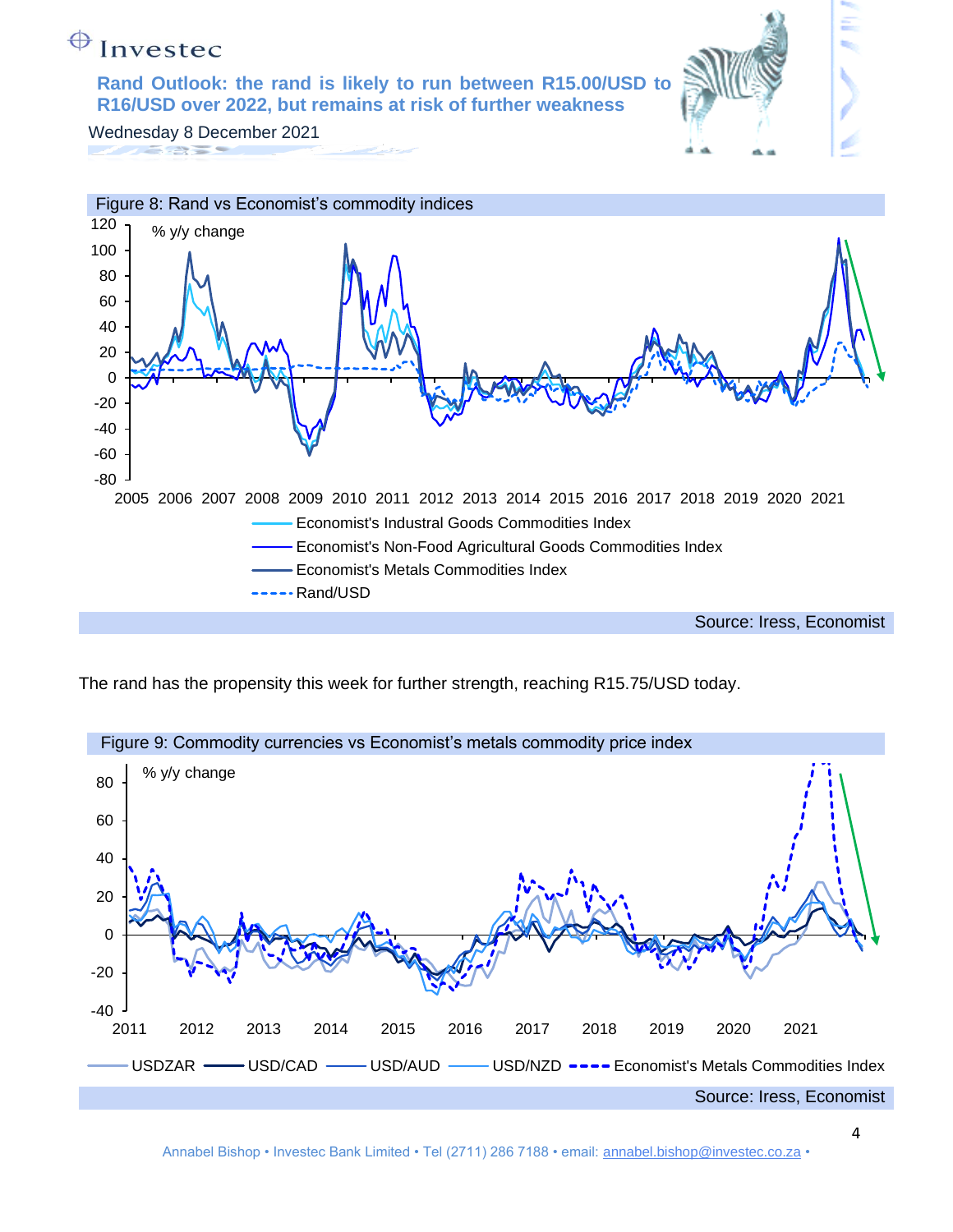**Rand Outlook: the rand is likely to run between R15.00/USD to R16/USD over 2022, but remains at risk of further weakness**

Wednesday 8 December 2021 







Annabel Bishop • Investec Bank Limited • Tel (2711) 286 7188 • email: [annabel.bishop@investec.co.za](mailto:annabel.bishop@investec.co.za) •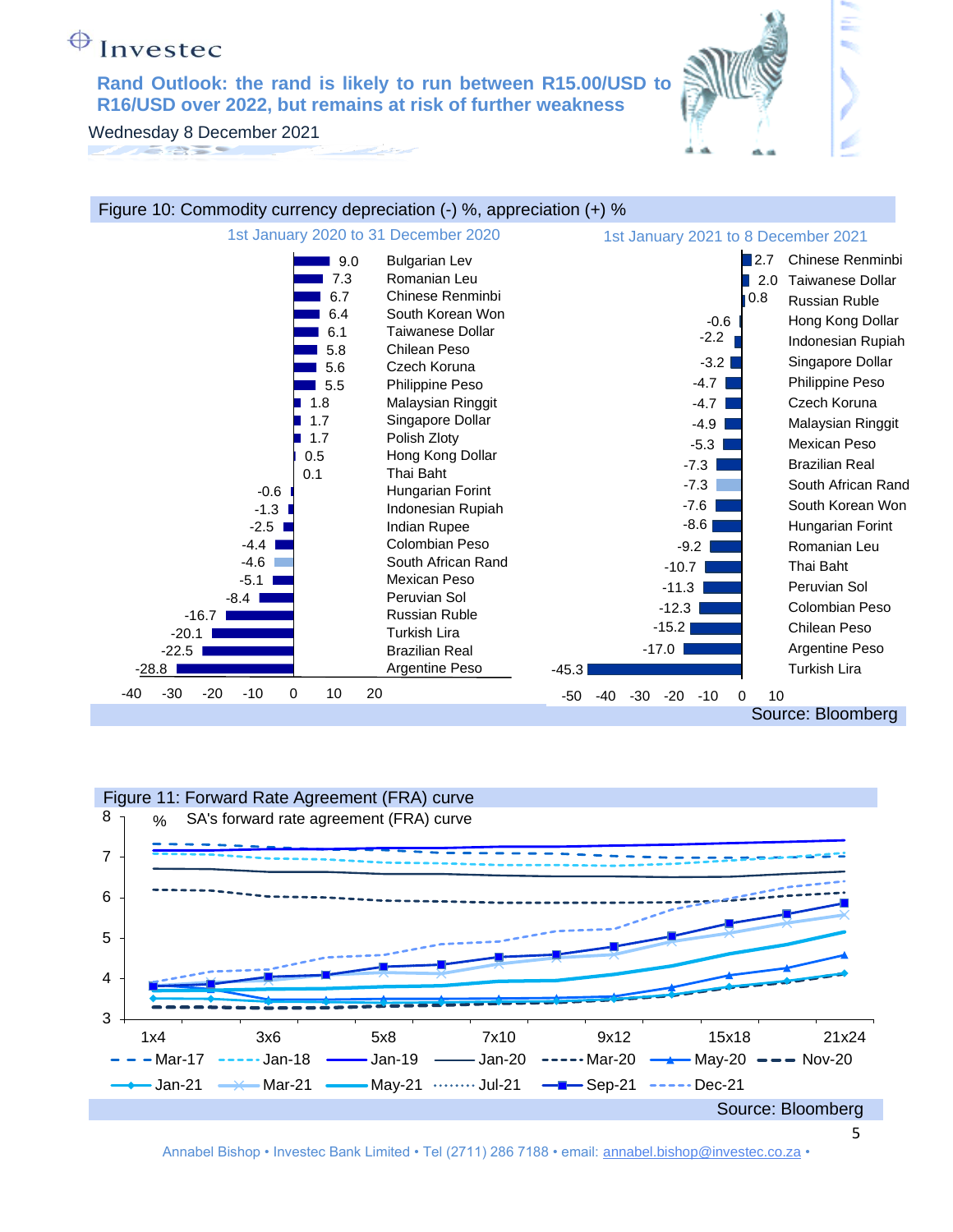**Rand Outlook: the rand is likely to run between R15.00/USD to R16/USD over 2022, but remains at risk of further weakness**



Ė

Wednesday 8 December 2021

|                                                                                           |                                                                                                                                                                                                                          | Q1.21 | Q2.21 | Q3.21 | Q4.21 | Q1.22 | Q2.22 | Q3.22 | Q4.22          |
|-------------------------------------------------------------------------------------------|--------------------------------------------------------------------------------------------------------------------------------------------------------------------------------------------------------------------------|-------|-------|-------|-------|-------|-------|-------|----------------|
| <b>Extreme</b>                                                                            | USD/Rand (average)                                                                                                                                                                                                       | 14.96 | 14.13 | 14.64 | 13.80 | 13.30 | 13.00 | 12.90 | 12.80          |
| Up case                                                                                   | Repo rate (end rate)                                                                                                                                                                                                     | 3.50  | 3.50  | 3.50  | 3.25  | 3.25  | 3.25  | 3.25  | 3.25           |
| 1%                                                                                        | Impact of Covid-19 pandemic very rapidly resolved - economic growth of 3–5%, then 5-7% for SA. Good                                                                                                                      |       |       |       |       |       |       |       |                |
|                                                                                           | governance, growth-creating reforms (structural constraints overcome), strengthening of property rights -                                                                                                                |       |       |       |       |       |       |       |                |
|                                                                                           | individuals obtain title deeds in EWC - no nationalisation. High business confidence and fixed investment                                                                                                                |       |       |       |       |       |       |       |                |
|                                                                                           | growth, substantial FDI inflows, strong fiscal consolidation (government debt falls back to low ratios of                                                                                                                |       |       |       |       |       |       |       |                |
|                                                                                           | 2000s). Strong global growth, commodity boom. Stabilisation of credit ratings, then credit rating upgrades.                                                                                                              |       |       |       |       |       |       |       |                |
| Up case                                                                                   |                                                                                                                                                                                                                          | Q1.21 | Q2.21 | Q3.21 | Q4.21 | Q1.22 | Q2.22 | Q3.22 | Q4.22          |
| 2%                                                                                        | USD/Rand (average)                                                                                                                                                                                                       | 14.96 | 14.13 | 14.64 | 14.00 | 13.50 | 13.40 | 13.20 | 13.00          |
|                                                                                           | Repo rate (end rate)                                                                                                                                                                                                     | 3.50  | 3.50  | 3.50  | 3.50  | 3.50  | 3.50  | 3.50  | 3.75           |
|                                                                                           | Quick rebound from Covid-19 pandemic, rising confidence and investment levels - structural problems                                                                                                                      |       |       |       |       |       |       |       |                |
|                                                                                           | worked down. No further credit rating downgrades, rating outlooks move to stable and eventually positive,<br>strong fiscal consolidation (government debt projections fall substantially). Global risk-on, global demand |       |       |       |       |       |       |       |                |
|                                                                                           | quickly returns to trend growth. Limited impact of expropriation without compensation) to abandoned,                                                                                                                     |       |       |       |       |       |       |       |                |
|                                                                                           | unused, labour tenants' and government land (individuals are new owners and receive title deeds) does                                                                                                                    |       |       |       |       |       |       |       |                |
|                                                                                           | not have a negative effect on economy - no nationalisation.                                                                                                                                                              |       |       |       |       |       |       |       |                |
|                                                                                           |                                                                                                                                                                                                                          | Q1.21 | Q2.21 | Q3.21 | Q4.21 | Q1.22 | Q2.22 | Q3.22 | Q4.22          |
| <b>Base</b>                                                                               | USD/Rand (average)                                                                                                                                                                                                       | 14.96 | 14.13 | 14.64 | 15.40 | 15.25 | 15.45 | 15.70 | 15.50          |
|                                                                                           |                                                                                                                                                                                                                          | 3.50  | 3.50  | 3.50  | 3.75  | 4.00  | 4.00  | 4.25  | 4.50           |
|                                                                                           |                                                                                                                                                                                                                          |       |       |       |       |       |       |       |                |
|                                                                                           | Repo rate (end rate)                                                                                                                                                                                                     |       |       |       |       |       |       |       |                |
|                                                                                           | Recovery from the sharp global economic slowdown by 2024 in real terms– sufficient global and domestic<br>monetary and other policy supports to growth and financial markets occur and risk sentiment stabilises         |       |       |       |       |       |       |       |                |
|                                                                                           | then improves. Expropriation of private sector property is limited and does not have a negative impact on                                                                                                                |       |       |       |       |       |       |       |                |
|                                                                                           | the economy or on market sentiment. SA remains in the BB category rating bracket for Moody's - fiscal                                                                                                                    |       |       |       |       |       |       |       |                |
|                                                                                           | consolidation (debt to GDP stabilisation) occurs.                                                                                                                                                                        |       |       |       |       |       |       |       |                |
|                                                                                           |                                                                                                                                                                                                                          | Q1.21 | Q2.21 | Q3.21 | Q4.21 | Q1.22 | Q2.22 | Q3.22 | Q4.22          |
|                                                                                           | USD/Rand (average)                                                                                                                                                                                                       | 14.96 | 14.13 | 14.64 | 15.50 | 16.00 | 16.65 | 16.90 | 17.00          |
|                                                                                           | Repo rate (end rate)                                                                                                                                                                                                     | 3.50  | 3.50  | 3.50  | 3.75  | 4.00  | 4.25  | 4.50  | 4.75           |
|                                                                                           | The international environment (including risk sentiment) is that of the base case. South Africa fails to see                                                                                                             |       |       |       |       |       |       |       |                |
|                                                                                           | its debt projections stabilise and falls into single B credit ratings from all three agencies for local and                                                                                                              |       |       |       |       |       |       |       |                |
|                                                                                           | foreign currency. Recession occurs. Expropriation of some private commercial sector property without                                                                                                                     |       |       |       |       |       |       |       |                |
|                                                                                           | compensation, with some negative impact on the economy. Business confidence depressed, rand                                                                                                                              |       |       |       |       |       |       |       |                |
|                                                                                           | weakness, significant load shedding and weak investment growth. Substantial fiscal consolidation<br>ultimately occurs, preventing ratings falling into the C grades.                                                     |       |       |       |       |       |       |       |                |
|                                                                                           |                                                                                                                                                                                                                          |       |       |       |       |       |       |       |                |
|                                                                                           |                                                                                                                                                                                                                          | Q1.21 | Q2.21 | Q3.21 | Q4.21 | Q1.22 | Q2.22 | Q3.22 |                |
|                                                                                           | USD/Rand (average)                                                                                                                                                                                                       | 14.96 | 14.13 | 14.64 | 16.00 | 16.80 | 17.50 | 18.00 | Q4.22<br>18.50 |
|                                                                                           | Repo rate (end rate)                                                                                                                                                                                                     | 3.50  | 3.50  | 3.50  | 4.00  | 4.50  | 4.75  | 5.00  | 5.25           |
| case<br>48%<br>Lite<br>(domestic)<br>Down<br>case<br>43%<br><b>Severe</b><br>down<br>case | Lengthy global recession, global financial crisis – insufficient monetary and other policy supports to growth                                                                                                            |       |       |       |       |       |       |       |                |
|                                                                                           | domestically and internationally. Depression in SA, unprecedented rand weakness. Nationalisation of<br>private sector property (title deeds not transferred to individuals). SA rated single B from all three key        |       |       |       |       |       |       |       |                |
|                                                                                           | agencies, with further rating downgrades eventually occurring into CCC grade and lower to D (default) as                                                                                                                 |       |       |       |       |       |       |       |                |
| 6%                                                                                        | government finances deteriorate (debt projections elevate even further - fail to ever stabilise. Government                                                                                                              |       |       |       |       |       |       |       |                |
|                                                                                           | borrows from increasingly wider sources as it sinks deeper into a debt trap), eventually include widespread<br>services load shedding, strike action and civil unrest.                                                   |       |       |       |       |       |       |       |                |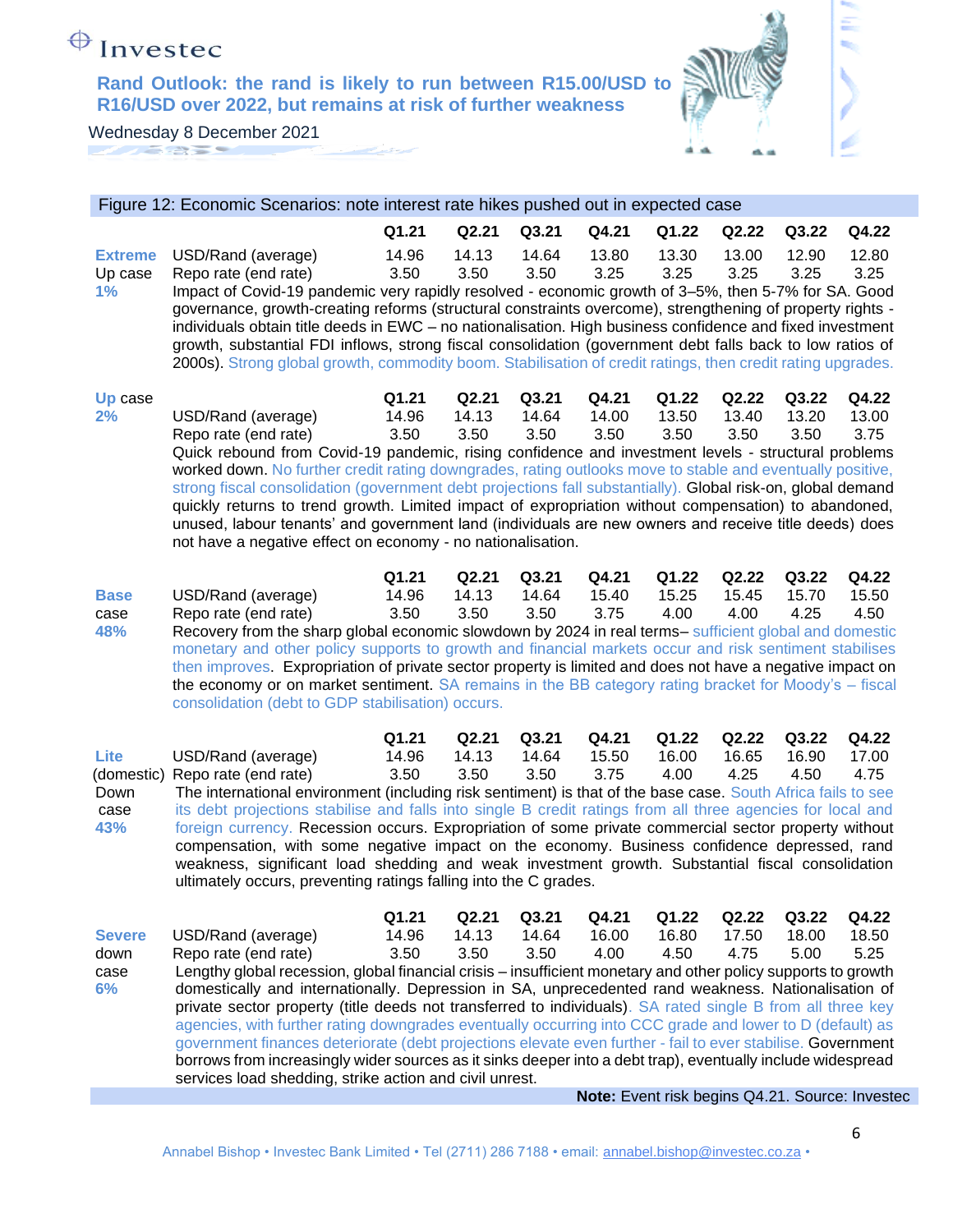### Invested

**Rand Outlook: the rand is likely to run between R15.00/USD to R16/USD over 2022, but remains at risk of further weakness**

Wednesday 8 December 2021

| Figure 13: Lite Down Case: Exchange Rate forecasts |       |       |       |       |                   |       |       |       |       |       |                                         |       |
|----------------------------------------------------|-------|-------|-------|-------|-------------------|-------|-------|-------|-------|-------|-----------------------------------------|-------|
|                                                    |       | 2021  |       |       |                   |       | 2022  |       | 2023  |       |                                         |       |
|                                                    | Q1.21 | Q2.21 | Q3.21 | Q4.21 | Q <sub>1.22</sub> | Q2.22 | Q3.22 | Q4.22 | Q1.23 | Q2.23 | Q3.23                                   | Q4.23 |
| USD/ZAR                                            | 14.96 | 14.13 | 14.64 | 15.50 | 16.00             | 16.65 | 16.90 | 17.00 | 17.50 | 17.60 | 17.50                                   | 17.20 |
| GBP/ZAR                                            | 20.63 | 19.75 | 20.18 | 20.99 | 21.92             | 23.14 | 24.08 | 24.91 | 25.90 | 25.52 | 25.03                                   | 24.60 |
| EUR/ZAR                                            | 18.03 | 17.03 | 17.26 | 17.89 | 18.40             | 19.15 | 19.65 | 20.19 | 21.18 | 21.65 | 21.88                                   | 21.50 |
| ZAR/JPY                                            | 7.09  | 7.75  | 7.52  | 7.31  | 7.25              | 7.06  | 7.01  | 7.03  | 6.74  | 6.53  | 6.29                                    | 6.22  |
| <b>CHFZAR</b>                                      | 16.52 | 15.51 | 15.95 | 16.78 | 17.44             | 17.98 | 18.28 | 18.52 | 19.23 | 19.34 | 19.23                                   | 18.90 |
| <b>AUDZAR</b>                                      | 11.56 | 10.88 | 10.76 | 11.26 | 11.84             | 12.49 | 12.84 | 13.09 | 13.65 | 13.73 | 13.65                                   | 13.42 |
| <b>GBP/USD</b>                                     | 1.38  | 1.40  | 1.38  | 1.35  | 1.37              | 1.39  | 1.42  | 1.47  | 1.48  | 1.45  | 1.43                                    | 1.43  |
| EUR/USD                                            | 1.21  | 1.21  | 1.18  | 1.15  | 1.15              | 1.15  | 1.16  | 1.19  | 1.21  | 1.23  | 1.25                                    | 1.25  |
| USD/JPY                                            | 106   | 109   | 110   | 113   | 116               | 118   | 119   | 120   | 118   | 115   | 110                                     | 107   |
|                                                    |       |       |       |       |                   |       |       |       |       |       | Note: averages, Source: Investec, Iress |       |

The rand's ability to strengthen substantially further however is limited by the slow pace of the SARB's interest rate increases to date in the current cycle, compared to other EMs that started hiking much earlier this year. Markets are differentiating between EMs, with perceived less risker emerging markets, such as China, benefiting from inflows while others such as SA see clear sell-off. The International Institute of Finance (IIF) notes that "(f)or November, EM debt attracted only \$6.3 bn in inflows, out of which China debt flows account for \$4.2 bn. For the case of EM equities, we see inflows of \$9.2 bn, with China equities accounting for \$5.0 bn. Regionally, …(the) data shows gains in EM Asia (inflows of around \$10.9 bn), with only marginal gains in Latam and EM Europe, whereas the Africa & Middle East region has seen outflows of \$4.3 bn". The IIF's "high-frequency tracking shows flows into non-China EM grinding to a halt this quarter, with important emerging markets in a state of de facto financial autarky. Argentina, Brazil and Turkey are most adversely affected in this regard." South Africa's high borrowings and left leaning economic policies, along with its resultant slow economic growth and high

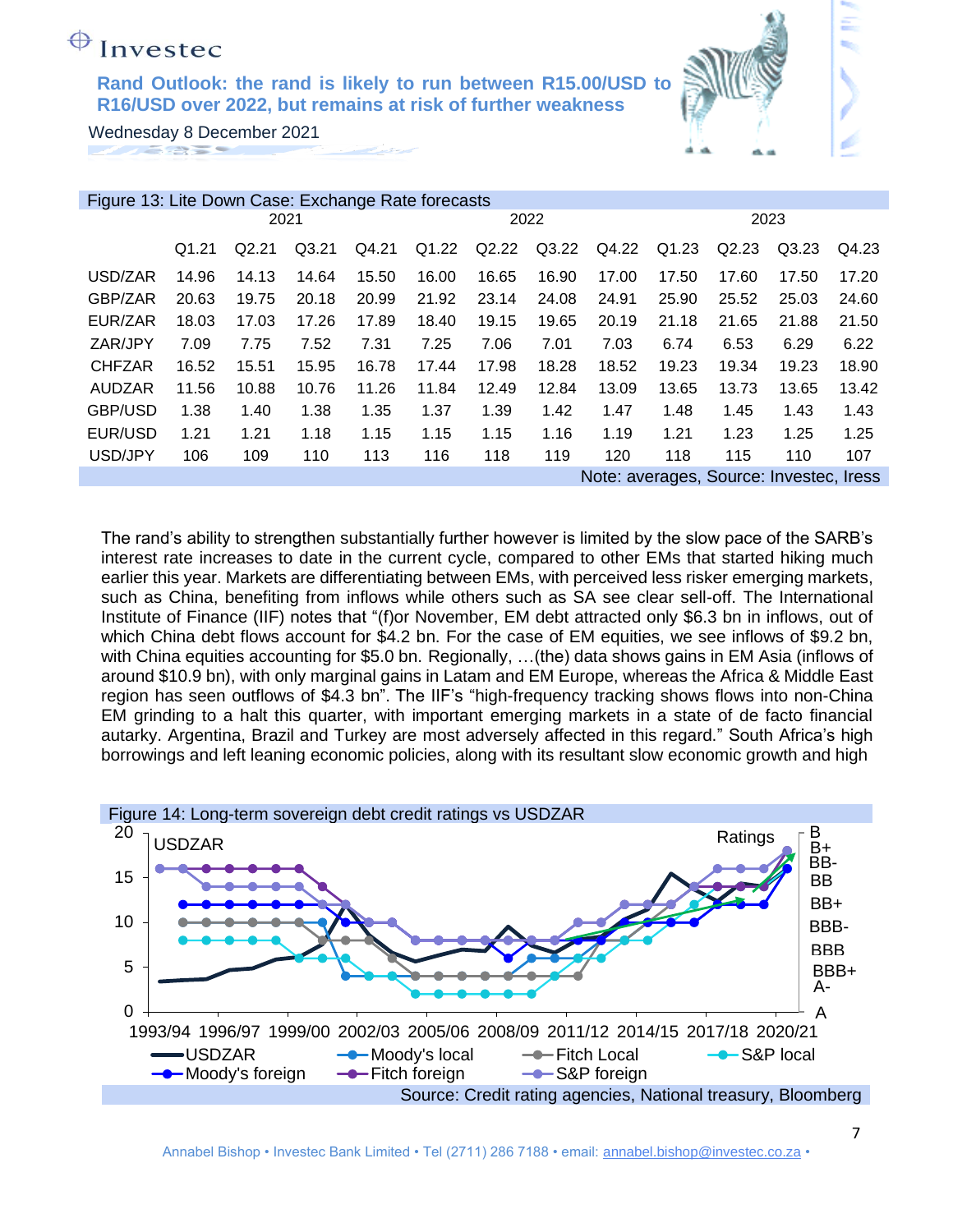**Rand Outlook: the rand is likely to run between R15.00/USD to R16/USD over 2022, but remains at risk of further weakness**



Wednesday 8 December 2021

|                  | Figure 15: Rating tier definitions |               |                |               |                |                                   |                                                 |                         |
|------------------|------------------------------------|---------------|----------------|---------------|----------------|-----------------------------------|-------------------------------------------------|-------------------------|
| Moody's          |                                    | S&P           |                | Fitch         |                | Equivalent to SVO<br>Designations |                                                 |                         |
| Long-<br>term    | Short-<br>term                     | Long-<br>term | Short-<br>term | Long-<br>term | Short-<br>term | <b>NAIC</b>                       |                                                 | Rating description      |
| Aaa              |                                    | AAA           |                | AAA           |                |                                   | Prime                                           |                         |
| Aa1              |                                    | AA+           |                | AA+           |                |                                   |                                                 |                         |
| Aa <sub>2</sub>  |                                    | AA            | $A-1$          | AA            | $F1+$          |                                   | High grade                                      |                         |
|                  | $P-1$                              |               |                |               |                | $\mathbf 1$                       |                                                 |                         |
|                  |                                    |               |                |               |                |                                   |                                                 |                         |
| A1               |                                    | $A+$          | $A-1$          | $A+$          | F1             |                                   | Upper                                           | Investment-             |
| A2               |                                    | Α             |                | Α             |                |                                   | medium<br>grade                                 | grade                   |
| A3               | $P-2$                              | $A-$          |                | A-            | F2             |                                   |                                                 |                         |
| Baa1             |                                    | BBB+          | $A-2$          | BBB+          |                |                                   |                                                 |                         |
| Baa2             | $P-3$                              | <b>BBB</b>    |                | <b>BBB</b>    |                | $\sqrt{2}$                        | Lower<br>medium                                 |                         |
|                  |                                    |               | $A-3$          |               | F <sub>3</sub> |                                   | grade                                           |                         |
| Baa3             |                                    | BBB-          |                | BBB-          |                |                                   |                                                 |                         |
| Ba1              |                                    | BB+           |                | BB+           |                |                                   | Non-                                            |                         |
| Ba <sub>2</sub>  |                                    | <b>BB</b>     |                | BB            |                | $\mathbf{3}$                      | investment<br>grade                             |                         |
| Ba3              |                                    | BB-           |                | BB-           |                |                                   | speculative                                     |                         |
| B <sub>1</sub>   |                                    | $B+$          | $\sf B$        | $B+$          | $\sf B$        |                                   |                                                 |                         |
| <b>B2</b>        |                                    | B             |                | B             |                | $\overline{\mathbf{4}}$           | Highly<br>speculative                           |                         |
| B <sub>3</sub>   |                                    | $B-$          |                | $B-$          |                |                                   |                                                 |                         |
| Caa1             | Not                                | $CCC +$       |                |               |                |                                   | Substantial risks                               | Non-investment<br>grade |
| Caa2             | prime                              | CCC           |                |               |                | 5                                 | Extremely<br>speculative                        | AKA high-yield<br>bonds |
| Caa <sub>3</sub> |                                    | CCC-          | C              | CCC           | ◠              |                                   |                                                 | AKA junk bonds          |
|                  |                                    | $_{\rm CC}$   |                |               |                |                                   | Default imminent<br>with little<br>prospect for |                         |
| Ca               |                                    | $\mathsf C$   |                |               |                |                                   | recover                                         |                         |
| $\mathsf C$      |                                    |               |                | <b>DDD</b>    |                | $\,6\,$                           |                                                 |                         |
|                  |                                    | D             |                | DD            |                |                                   | In default                                      |                         |
|                  |                                    |               |                | D             |                |                                   |                                                 |                         |
|                  |                                    |               |                |               |                |                                   |                                                 | Source: Wikipedia       |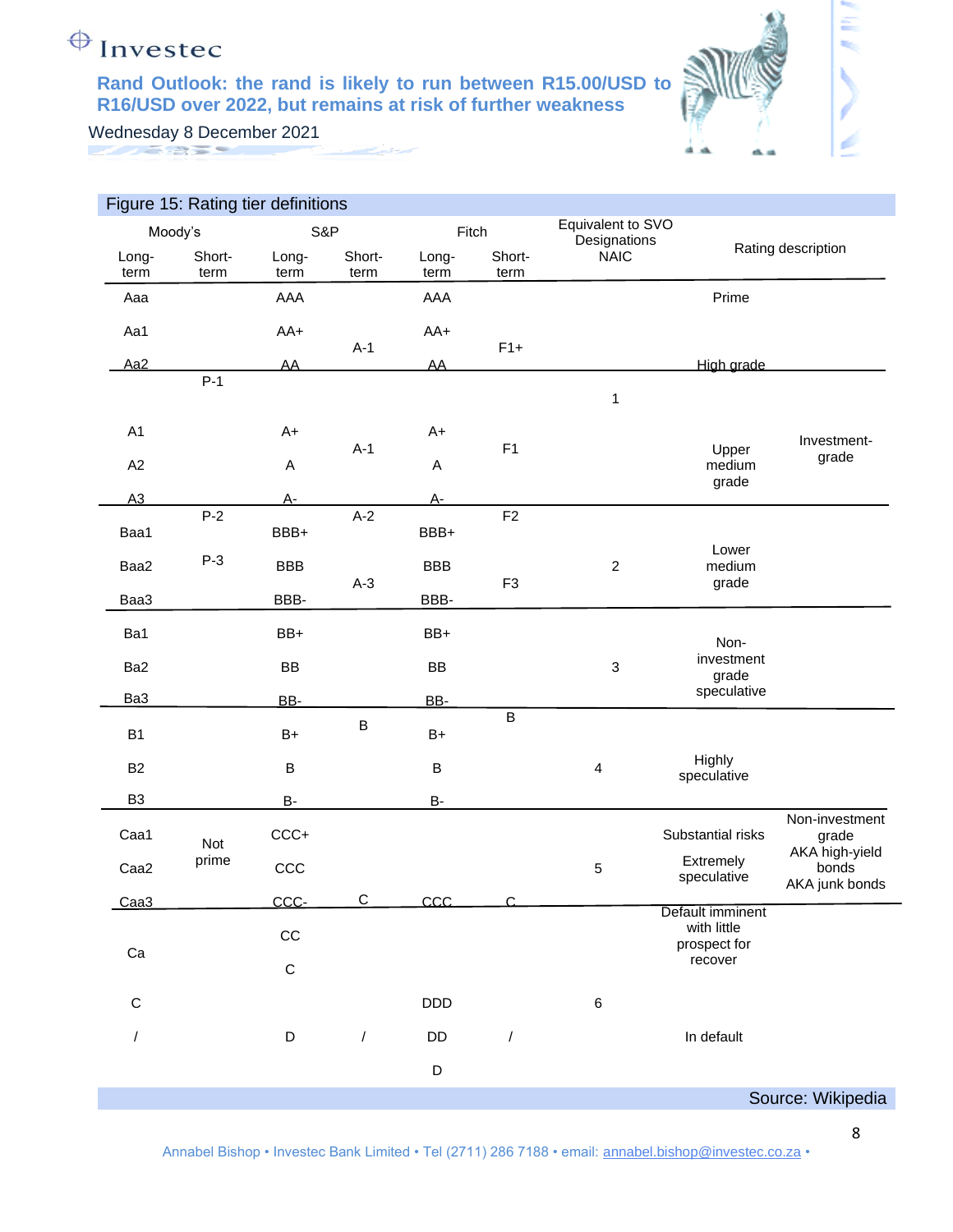# $\bigoplus$  Investec **Rand Outlook: the rand is likely to run between R15.00/USD to R16/USD over 2022, but remains at risk of further weakness** Wednesday 8 December 2021



unemployment, see SA still on negative outlooks from two of the three key credit rating agencies. SA continues to increase, not decrease the regulatory burden and red tape environment, weakening the ease of doing business along with substantial loadshedding. Some gains have been made to increasingly use electronic platforms, but other areas still lag substantially such as council approvals of permits and building plans, low civil servant productivity and threats to property rights. The very destructive nature of the July unrest on the economy, infrastructure and business confidence has also negatively impacted SA's attractiveness.

The rand is likely to remain volatile, weakening over the long-term as SA's inflation rates remain well above those of its key trading partners, the EU, US, UK and China, despite short-term dislocation of this relationship in some areas, although not to the rand's benefit.

|     |      |           |                                                              |                                                                             |                                | Figure 17: US interest rate projection from FOMC: September 2021 and implied Probabilities |                                      |                     |
|-----|------|-----------|--------------------------------------------------------------|-----------------------------------------------------------------------------|--------------------------------|--------------------------------------------------------------------------------------------|--------------------------------------|---------------------|
| 4.0 |      |           | FOMC Interest rate expectations – September 2021             |                                                                             |                                |                                                                                            | <b>Current Implied Probabilities</b> |                     |
|     |      |           |                                                              |                                                                             |                                | <b>Meeting Dates</b>                                                                       | % Hike/Cut                           | <b>Implied Rate</b> |
| 3.5 |      |           |                                                              |                                                                             |                                | 12/15/2021                                                                                 | $-4.2%$                              | 0.074               |
| 3.0 |      |           |                                                              |                                                                             | 0.41                           | 01/26/2022                                                                                 | $+9.5%$                              | 0.098               |
| 2.5 |      |           |                                                              |                                                                             | 9-a-0-a-a-4                    | 03/16/2022                                                                                 | $+33.5%$                             | 0.181               |
|     |      |           |                                                              | ۰                                                                           | $\bullet\bullet\bullet\bullet$ | 05/04/2022                                                                                 | $+39.5%$                             | 0.280               |
| 2.0 |      |           |                                                              |                                                                             |                                | 06/15/2022                                                                                 | $+35.4%$                             | 0.369               |
| 1.5 |      |           | $\bullet\bullet\bullet$                                      | $\bullet$                                                                   |                                | 07/27/2022                                                                                 | +33.6%                               | 0.452               |
| 1.0 |      |           |                                                              | $\bullet\hspace{0.1cm} \bullet\hspace{0.1cm} \bullet\hspace{0.1cm} \bullet$ |                                | 09/21/2022                                                                                 | $+46.8%$                             | 0.570               |
| 0.5 |      | 0.0.0     | $\begin{array}{ccc} \bullet & \bullet & \bullet \end{array}$ | $\bullet$ $\bullet$ $\bullet$                                               |                                | 11/02/2022                                                                                 | $+28.4%$                             | 0.641               |
|     | .    |           | $\bullet\bullet\bullet\bullet$                               |                                                                             |                                | 12/14/2022                                                                                 | $+55.8%$                             | 0.780               |
| 0.0 | 2021 | 2021      | 2023                                                         | 2024                                                                        | Longer run                     | 02/01/2023                                                                                 | $+27.0%$                             | 0.847               |
|     |      | $\bullet$ | <b>FOMC Members projections</b>                              |                                                                             |                                |                                                                                            |                                      |                     |

#### Figure 17: US interest rate projection from FOMC: September 2021 and Implied Probabilities

#### Source: Reuters and Federal Reserve Bank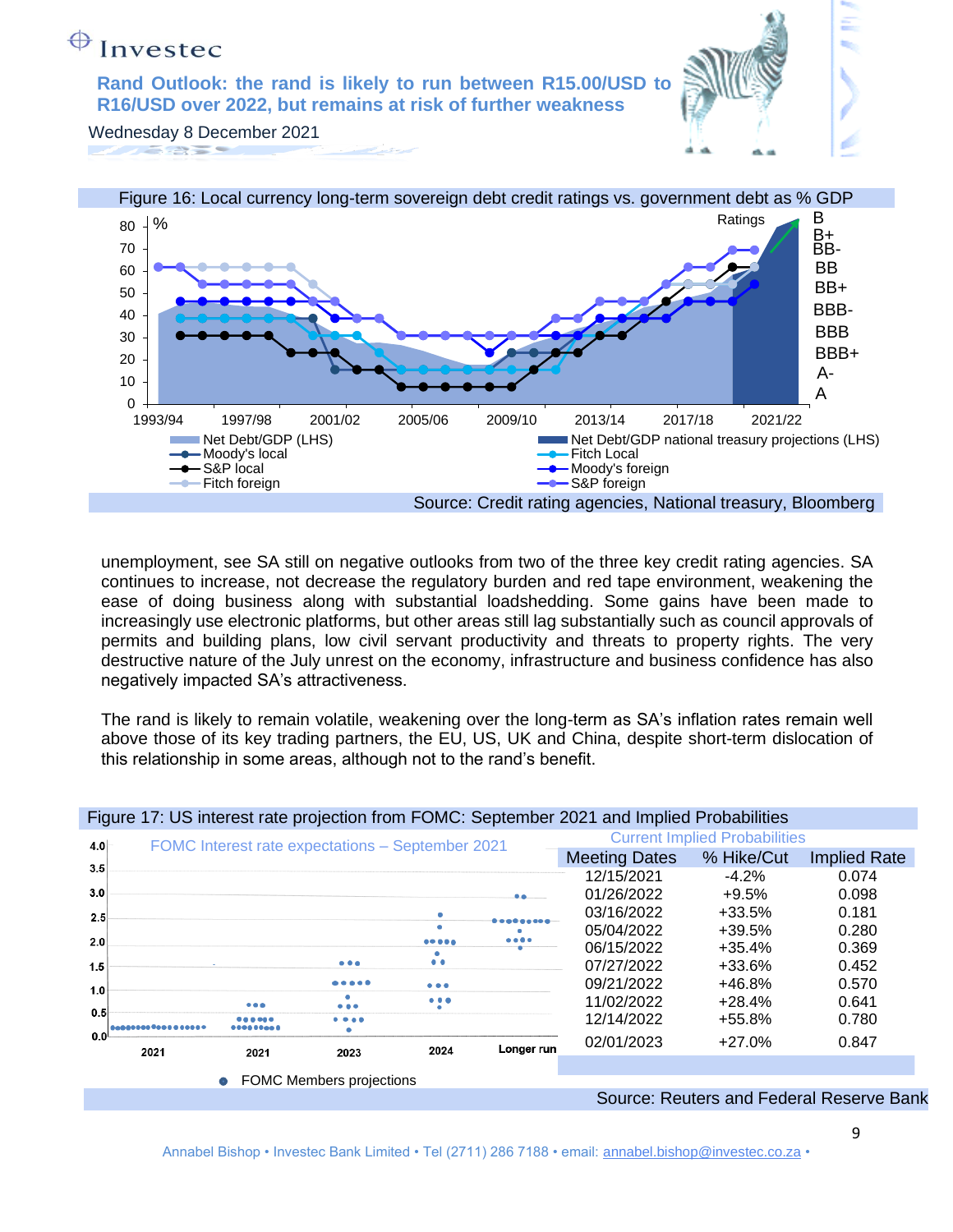**Rand Outlook: the rand is likely to run between R15.00/USD to R16/USD over 2022, but remains at risk of further weakness**



Wednesday 8 December 2021

|                | Figure 18: Key official interest rates (%, end quarter) |                       |                             |                 |                                |  |
|----------------|---------------------------------------------------------|-----------------------|-----------------------------|-----------------|--------------------------------|--|
|                | US<br>Fed funds                                         | Eurozone<br>refi rate | Eurozone<br>deposit<br>rate | UK Bank<br>rate | Australia<br>cash rate         |  |
| Current        | $0.00 - 0.25$                                           | 0.00                  | $-0.50$                     | 0.10            | 0.10                           |  |
| 2021           |                                                         |                       |                             |                 |                                |  |
| Q1             | $0.00 - 0.25$                                           | 0.00                  | $-0.50$                     | 0.10            | 0.10                           |  |
| Q2             | $0.00 - 0.25$                                           | 0.00                  | $-0.50$                     | 0.10            | 0.10                           |  |
| Q <sub>3</sub> | $0.00 - 0.25$                                           | 0.00                  | $-0.50$                     | 0.10            | 0.10                           |  |
| Q4             | $0.00 - 0.25$                                           | 0.00                  | $-0.50$                     | 0.25            | 0.10                           |  |
| 2022           |                                                         |                       |                             |                 |                                |  |
| Q1             | $0.00 - 0.25$                                           | 0.00                  | $-0.50$                     | 0.50            | 0.10                           |  |
| Q2             | $0.00 - 0.25$                                           | 0.00                  | $-0.50$                     | 0.50            | 0.10                           |  |
| Q <sub>3</sub> | $0.00 - 0.25$                                           | 0.00                  | $-0.50$                     | 0.50            | 0.10                           |  |
| Q4             | $0.00 - 0.25$                                           | 0.00                  | $-0.50$                     | 0.75            | 0.10                           |  |
|                |                                                         |                       |                             |                 | Source: Macrobond, Investec UK |  |
|                |                                                         |                       |                             |                 |                                |  |

| Figure 19: Target federal funds rate at year-end (%) |      |                  |                          |                                    |                  |
|------------------------------------------------------|------|------------------|--------------------------|------------------------------------|------------------|
|                                                      | 2021 | 2022             | 2023                     | 2024                               | Longer Run       |
|                                                      |      |                  |                          |                                    |                  |
| 3.000                                                |      |                  |                          |                                    | $\overline{2}$   |
| 2.875                                                |      |                  |                          |                                    |                  |
| 2.750                                                |      |                  |                          |                                    |                  |
| 2.625                                                |      |                  |                          | 1                                  |                  |
| 2.500                                                |      |                  |                          |                                    | $\boldsymbol{9}$ |
| 2.375                                                |      |                  |                          | 1                                  | 1                |
| 2.250                                                |      |                  |                          |                                    | $\overline{4}$   |
| 2.125                                                |      |                  |                          | $6\phantom{1}6$                    |                  |
| 2.000                                                |      |                  |                          |                                    |                  |
| 1.875                                                |      |                  |                          | 1                                  |                  |
| 1.750                                                |      |                  |                          |                                    |                  |
| 1.625                                                |      |                  | $\mathfrak{S}$           | $\overline{2}$                     |                  |
| 1.500                                                |      |                  |                          |                                    |                  |
| 1.375                                                |      |                  |                          |                                    |                  |
| 1.250                                                |      |                  |                          |                                    |                  |
| 1.125                                                |      |                  | $\,6$                    | $\overline{3}$                     |                  |
| 1.000                                                |      |                  |                          |                                    |                  |
| 0.875                                                |      |                  | 1                        | $\mathfrak{S}$                     |                  |
| 0.750                                                |      |                  |                          |                                    |                  |
| 0.625                                                |      | 3                | $\mathfrak{S}$           | 1                                  |                  |
| 0.500                                                |      |                  |                          |                                    |                  |
| 0.375                                                |      | $\,6\,$          | $\overline{\mathcal{A}}$ |                                    |                  |
| 0.250                                                |      |                  |                          |                                    |                  |
| 0.125                                                | 18   | $\boldsymbol{9}$ |                          |                                    |                  |
|                                                      |      |                  |                          | Course: Federal Desemie Coustament |                  |

Source: Federal Reserve Government

Note: Each shaded circle indicates the value (rounded to the nearest 1/8 percentage point) of an individual participant's judgment of the midpoint of the appropriate target range for the federal funds rate or the appropriate target level for the federal funds rate at the end of the specified calendar year or over the longer run. One participant did not submit longer-run projections for the federal funds rate.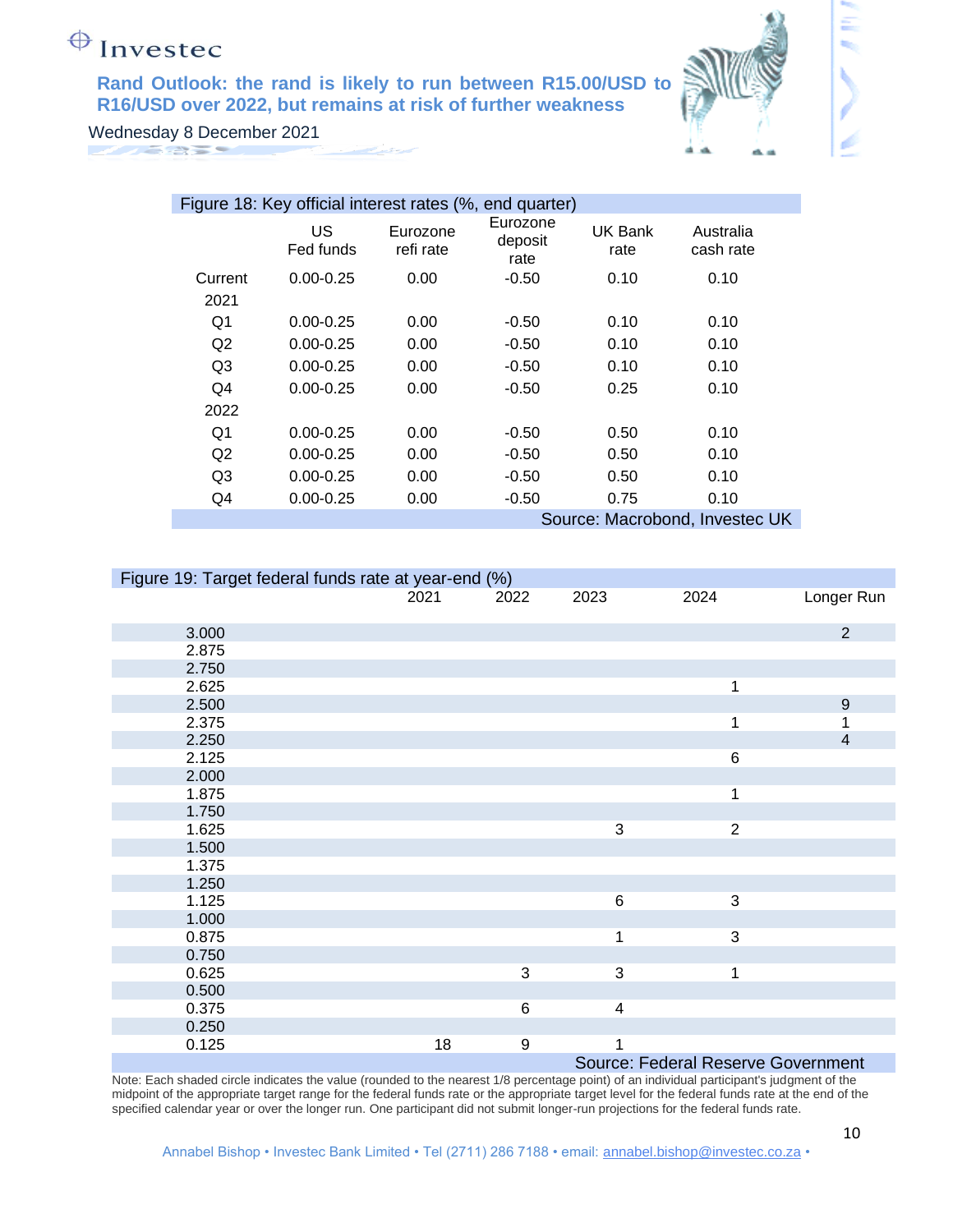**Rand Outlook: the rand is likely to run between R15.00/USD to R16/USD over 2022, but remains at risk of further weakness**



Wednesday 8 December 2021

| Figure 20: Exchange rate history and forecast: annual averages |       |       |       |       |       |       |       |                         |       |
|----------------------------------------------------------------|-------|-------|-------|-------|-------|-------|-------|-------------------------|-------|
|                                                                | 2018  | 2019  | 2020  | 2021  | 2022  | 2023  | 2024  | 2025                    | 2026  |
| <b>EURUSD</b>                                                  | 1.18  | 1.12  | 1.14  | 1.19  | 1.16  | 1.24  | 1.25  | 1.25                    | 1.25  |
| <b>EURGBP</b>                                                  | 0.88  | 0.88  | 0.89  | 0.86  | 0.82  | 0.85  | 0.87  | 0.87                    | 0.87  |
| <b>GBPEUR</b>                                                  | 1.13  | 1.14  | 1.13  | 1.16  | 1.21  | 1.17  | 1.14  | 1.14                    | 1.14  |
| <b>GBPUSD</b>                                                  | 1.33  | 1.28  | 1.28  | 1.38  | 1.41  | 1.45  | 1.43  | 1.43                    | 1.43  |
|                                                                |       |       |       |       |       |       |       |                         |       |
|                                                                |       |       |       |       |       |       |       |                         |       |
| <b>USDJPY</b>                                                  | 110   | 109   | 107   | 110   | 118   | 113   | 107   | 107                     | 107   |
| <b>EURJPY</b>                                                  | 130   | 122   | 122   | 130   | 137   | 139   | 134   | 134                     | 134   |
| <b>GBPJPY</b>                                                  | 147   | 139   | 137   | 151   | 167   | 163   | 153   | 153                     | 153   |
|                                                                |       |       |       |       |       |       |       |                         |       |
| <b>EURCHF</b>                                                  | 1.16  | 1.11  | 1.07  | 1.09  | 1.07  | 1.12  | 1.14  | 1.14                    | 1.14  |
| <b>USDCHF</b>                                                  | 0.98  | 0.99  | 0.94  | 0.92  | 0.92  | 0.91  | 0.91  | 0.91                    | 0.91  |
| <b>GBPCHF</b>                                                  | 1.31  | 1.27  | 1.20  | 1.26  | 1.30  | 1.32  | 1.30  | 1.30                    | 1.30  |
|                                                                |       |       |       |       |       |       |       |                         |       |
| <b>AUDUSD</b>                                                  | 0.75  | 0.70  | 0.69  | 0.75  | 0.76  | 0.78  | 0.78  | 0.78                    | 0.78  |
| <b>EURAUD</b>                                                  | 1.58  | 1.61  | 1.66  | 1.58  | 1.54  | 1.58  | 1.60  | 1.60                    | 1.60  |
| <b>AUDJPY</b>                                                  | 83    | 76    | 74    | 82    | 89    | 88    | 83    | 83                      | 83    |
| <b>GBPAUD</b>                                                  | 1.79  | 1.84  | 1.86  | 1.84  | 1.87  | 1.86  | 1.83  | 1.83                    | 1.83  |
|                                                                |       |       |       |       |       |       |       |                         |       |
|                                                                |       |       |       |       |       |       |       |                         |       |
| <b>ZARUSD</b>                                                  | 13.24 | 14.44 | 16.46 | 14.78 | 15.48 | 15.73 | 15.95 | 16.18                   | 16.28 |
| <b>ZARGBP</b>                                                  | 17.64 | 18.44 | 21.10 | 20.35 | 21.86 | 22.76 | 22.81 | 23.13                   | 23.27 |
| <b>ZAREUR</b>                                                  | 15.61 | 16.17 | 18.77 | 17.52 | 17.99 | 19.42 | 19.94 | 20.22                   | 20.34 |
| <b>JPYZAR</b>                                                  | 8.38  | 7.55  | 6.52  | 7.43  | 7.62  | 7.16  | 6.71  | 6.62                    | 6.58  |
| <b>ZARCHF</b>                                                  | 13.53 | 14.54 | 17.54 | 16.16 | 16.79 | 17.28 | 17.53 | 17.77                   | 17.88 |
| <b>ZARAUD</b>                                                  | 9.88  | 10.04 | 11.35 | 11.10 | 11.68 | 12.27 | 12.44 | 12.62                   | 12.69 |
|                                                                |       |       |       |       |       |       |       | Source: Iress, Investec |       |

| Figure 21: Up Case: Exchange Rate forecasts |                   |       |       |       |       |       |       |       |                   |       |                                        |       |
|---------------------------------------------|-------------------|-------|-------|-------|-------|-------|-------|-------|-------------------|-------|----------------------------------------|-------|
|                                             |                   | 2021  |       |       |       |       | 2022  |       |                   | 2023  |                                        |       |
|                                             | Q <sub>1.21</sub> | Q2.21 | Q3.21 | Q4.21 | Q1.22 | Q2.22 | Q3.22 | Q4.22 | Q <sub>1.23</sub> | Q2.23 | Q3.23                                  | Q4.23 |
| USD/ZAR                                     | 14.96             | 14.13 | 14.64 | 14.00 | 13.50 | 13.40 | 13.20 | 13.00 | 13.00             | 13.10 | 13.10                                  | 13.20 |
| GBP/ZAR                                     | 20.63             | 19.75 | 20.18 | 18.96 | 18.49 | 18.63 | 18.81 | 19.05 | 19.24             | 19.00 | 18.73                                  | 18.88 |
| EUR/ZAR                                     | 18.03             | 17.03 | 17.26 | 16.16 | 15.53 | 15.41 | 15.35 | 15.44 | 15.73             | 16.11 | 16.38                                  | 16.50 |
| ZAR/JPY                                     | 7.09              | 7.75  | 7.52  | 8.09  | 8.59  | 8.77  | 8.98  | 9.19  | 9.08              | 8.78  | 8.40                                   | 8.11  |
| <b>CHFZAR</b>                               | 16.52             | 15.51 | 15.95 | 15.15 | 14.72 | 14.47 | 14.27 | 14.16 | 14.29             | 14.40 | 14.40                                  | 14.51 |
| <b>AUDZAR</b>                               | 11.56             | 10.88 | 10.76 | 10.17 | 9.99  | 10.05 | 10.03 | 10.01 | 10.14             | 10.22 | 10.22                                  | 10.30 |
| GBP/USD                                     | 1.38              | 1.40  | 1.38  | 1.35  | 1.37  | 1.39  | 1.42  | 1.47  | 1.48              | 1.45  | 1.43                                   | 1.43  |
| EUR/USD                                     | 1.21              | 1.21  | 1.18  | 1.15  | 1.15  | 1.15  | 1.16  | 1.19  | 1.21              | 1.23  | 1.25                                   | 1.25  |
| USD/JPY                                     | 106               | 109   | 110   | 113   | 116   | 118   | 119   | 120   | 118               | 115   | 110                                    | 107   |
|                                             |                   |       |       |       |       |       |       |       |                   |       | Note averages, Source: Investes, Iross |       |

Note averages, Source: Investec, Iress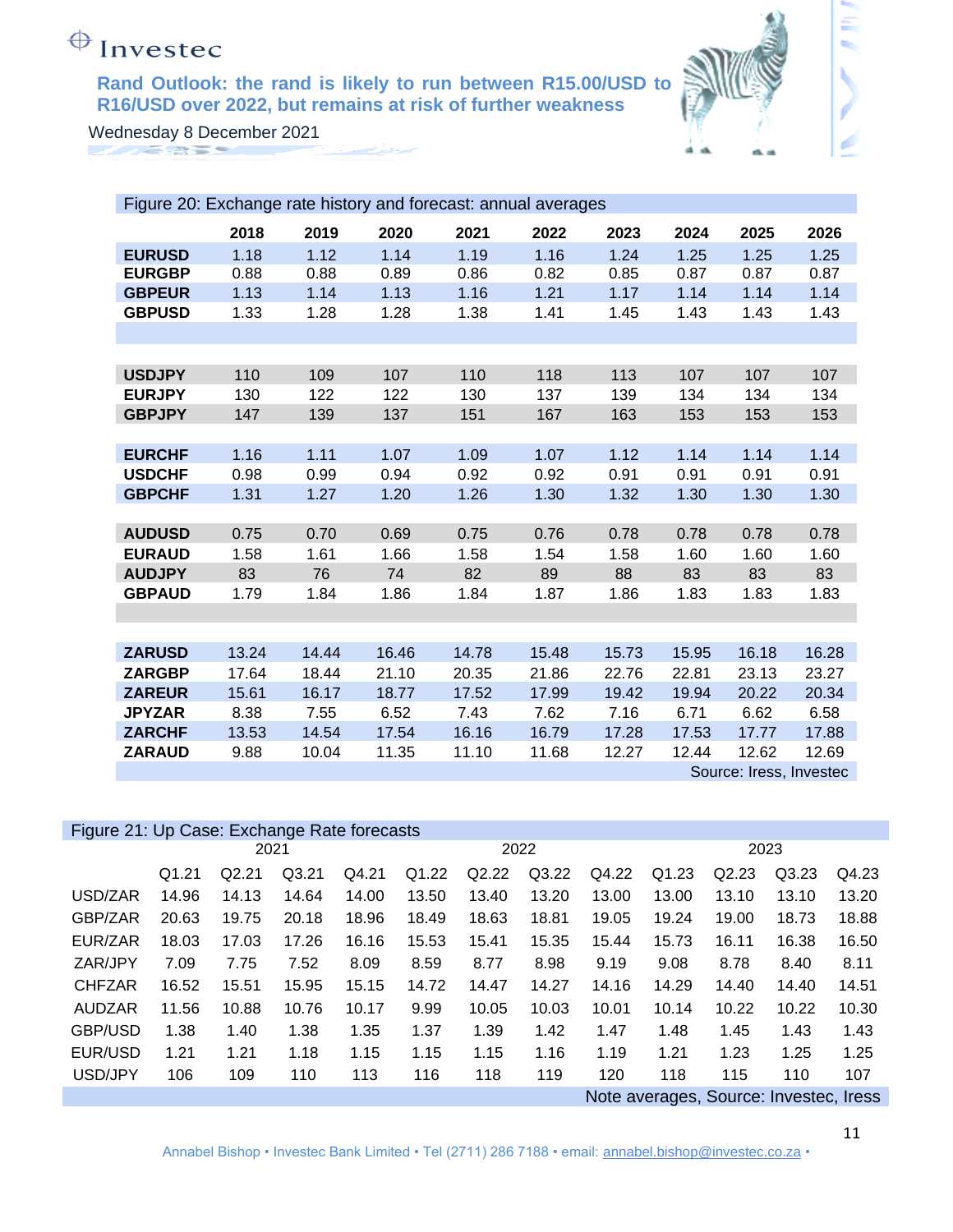**Rand Outlook: the rand is likely to run between R15.00/USD to R16/USD over 2022, but remains at risk of further weakness**



Wednesday 8 December 2021

| Figure 22: Exchange rate history and forecast: quarterly averages | 2021  |       |       |       | 2022  |       |       |       | 2023  |       |                         |       |
|-------------------------------------------------------------------|-------|-------|-------|-------|-------|-------|-------|-------|-------|-------|-------------------------|-------|
|                                                                   | Q1.21 | Q2.21 | Q3.21 | Q4.21 | Q1.22 | Q2.22 | Q3.22 | Q4.22 | Q1.23 | Q2.23 | Q3.22                   | Q4.23 |
| <b>EURUSD</b>                                                     | 1.21  | 1.21  | 1.18  | 1.15  | 1.15  | 1.15  | 1.16  | 1.19  | 1.21  | 1.23  | 1.25                    | 1.25  |
| <b>EURGBP</b>                                                     | 0.88  | 0.86  | 0.86  | 0.85  | 0.84  | 0.83  | 0.82  | 0.81  | 0.82  | 0.85  | 0.87                    | 0.87  |
| <b>GBPEUR</b>                                                     | 1.14  | 1.16  | 1.17  | 1.17  | 1.19  | 1.21  | 1.23  | 1.23  | 1.22  | 1.18  | 1.14                    | 1.14  |
| <b>GBPUSD</b>                                                     | 1.38  | 1.40  | 1.38  | 1.35  | 1.37  | 1.39  | 1.42  | 1.47  | 1.48  | 1.45  | 1.43                    | 1.43  |
|                                                                   |       |       |       |       |       |       |       |       |       |       |                         |       |
|                                                                   |       |       |       |       |       |       |       |       |       |       |                         |       |
| <b>USDJPY</b>                                                     | 106   | 109   | 110   | 113   | 116   | 118   | 119   | 120   | 118   | 115   | 110                     | 107   |
| <b>EURJPY</b>                                                     | 128   | 132   | 130   | 131   | 133   | 135   | 138   | 142   | 143   | 141   | 138                     | 134   |
| <b>GBPJPY</b>                                                     | 146   | 153   | 152   | 153   | 159   | 163   | 169   | 175   | 175   | 167   | 157                     | 153   |
|                                                                   |       |       |       |       |       |       |       |       |       |       |                         |       |
| <b>EURCHF</b>                                                     | 1.10  | 1.10  | 1.08  | 1.07  | 1.06  | 1.07  | 1.08  | 1.09  | 1.10  | 1.12  | 1.14                    | 1.14  |
| <b>USDCHF</b>                                                     | 0.91  | 0.91  | 0.92  | 0.92  | 0.92  | 0.93  | 0.92  | 0.92  | 0.91  | 0.91  | 0.91                    | 0.91  |
| <b>GBPCHF</b>                                                     | 1.26  | 1.28  | 1.27  | 1.25  | 1.26  | 1.29  | 1.32  | 1.34  | 1.35  | 1.32  | 1.30                    | 1.30  |
|                                                                   |       |       |       |       |       |       |       |       |       |       |                         |       |
| <b>AUDUSD</b>                                                     | 0.77  | 0.77  | 0.73  | 0.73  | 0.74  | 0.75  | 0.76  | 0.77  | 0.78  | 0.78  | 0.78                    | 0.78  |
| <b>EURAUD</b>                                                     | 1.57  | 1.57  | 1.60  | 1.59  | 1.55  | 1.53  | 1.53  | 1.54  | 1.55  | 1.58  | 1.60                    | 1.60  |
| <b>AUDJPY</b>                                                     | 82    | 84    | 81    | 82    | 86    | 88    | 90    | 92    | 92    | 90    | 86                      | 83    |
| <b>GBPAUD</b>                                                     | 1.79  | 1.82  | 1.88  | 1.86  | 1.85  | 1.85  | 1.87  | 1.90  | 1.90  | 1.86  | 1.83                    | 1.83  |
|                                                                   |       |       |       |       |       |       |       |       |       |       |                         |       |
|                                                                   |       |       |       |       |       |       |       |       |       |       |                         |       |
| <b>ZARUSD</b>                                                     | 14.96 | 14.13 | 14.64 | 15.40 | 15.25 | 15.45 | 15.70 | 15.50 | 15.35 | 15.75 | 16.15                   | 15.65 |
| <b>ZARGBP</b>                                                     | 20.63 | 19.75 | 20.18 | 20.85 | 20.89 | 21.47 | 22.37 | 22.71 | 22.72 | 22.84 | 23.09                   | 22.38 |
| <b>ZAREUR</b>                                                     | 18.03 | 17.03 | 17.26 | 17.78 | 17.54 | 17.77 | 18.25 | 18.41 | 18.57 | 19.37 | 20.19                   | 19.56 |
| <b>JPYZAR</b>                                                     | 7.09  | 7.75  | 7.52  | 7.36  | 7.61  | 7.61  | 7.55  | 7.71  | 7.69  | 7.30  | 6.81                    | 6.84  |
| <b>ZARCHF</b>                                                     | 16.52 | 15.51 | 15.95 | 16.67 | 16.62 | 16.68 | 16.98 | 16.89 | 16.87 | 17.31 | 17.75                   | 17.20 |
| <b>ZARAUD</b>                                                     | 11.56 | 10.88 | 10.76 | 11.18 | 11.29 | 11.59 | 11.93 | 11.94 | 11.97 | 12.29 | 12.60                   | 12.21 |
|                                                                   |       |       |       |       |       |       |       |       |       |       | Source: Iress, Investec |       |

| Figure 23: Up Case: Exchange Rate forecasts |               |                   |       |       |       |       |       |       |       |                |       |                       |       |
|---------------------------------------------|---------------|-------------------|-------|-------|-------|-------|-------|-------|-------|----------------|-------|-----------------------|-------|
|                                             |               |                   |       | 2021  |       | 2022  |       |       |       | 2023           |       |                       |       |
|                                             |               | Q <sub>1.21</sub> | Q2.21 | Q3.21 | Q4.21 | Q1.22 | Q2.22 | Q3.22 | Q4.22 | Q1.23          | Q2.23 | Q3.23                 | Q4.23 |
|                                             | USD/ZAR       | 14.96             | 14.13 | 14.64 | 14.00 | 13.50 | 13.40 | 13.20 | 13.00 | 13.00          | 13.10 | 13.10                 | 13.20 |
|                                             | GBP/ZAR       | 20.63             | 19.75 | 20.18 | 18.96 | 18.49 | 18.63 | 18.81 | 19.05 | 19.24          | 19.00 | 18.73                 | 18.88 |
|                                             | EUR/ZAR       | 18.03             | 17.03 | 17.26 | 16.16 | 15.53 | 15.41 | 15.35 | 15.44 | 15.73          | 16.11 | 16.38                 | 16.50 |
|                                             | ZAR/JPY       | 7.09              | 7.75  | 7.52  | 8.09  | 8.59  | 8.77  | 8.98  | 9.19  | 9.08           | 8.78  | 8.40                  | 8.11  |
|                                             | <b>CHFZAR</b> | 16.52             | 15.51 | 15.95 | 15.15 | 14.72 | 14.47 | 14.27 | 14.16 | 14.29          | 14.40 | 14.40                 | 14.51 |
|                                             | <b>AUDZAR</b> | 11.56             | 10.88 | 10.76 | 10.17 | 9.99  | 10.05 | 10.03 | 10.01 | 10.14          | 10.22 | 10.22                 | 10.30 |
|                                             | GBP/USD       | 1.38              | 1.40  | 1.38  | 1.35  | 1.37  | 1.39  | 1.42  | 1.47  | 1.48           | 1.45  | 1.43                  | 1.43  |
|                                             | EUR/USD       | 1.21              | 1.21  | 1.18  | 1.15  | 1.15  | 1.15  | 1.16  | 1.19  | 1.21           | 1.23  | 1.25                  | 1.25  |
|                                             | USD/JPY       | 106               | 109   | 110   | 113   | 116   | 118   | 119   | 120   | 118            | 115   | 110                   | 107   |
|                                             |               |                   |       |       |       |       |       |       |       | Nata accordona |       | Causan Isusalas Isaac |       |

Note averages, Source: Investec, Iress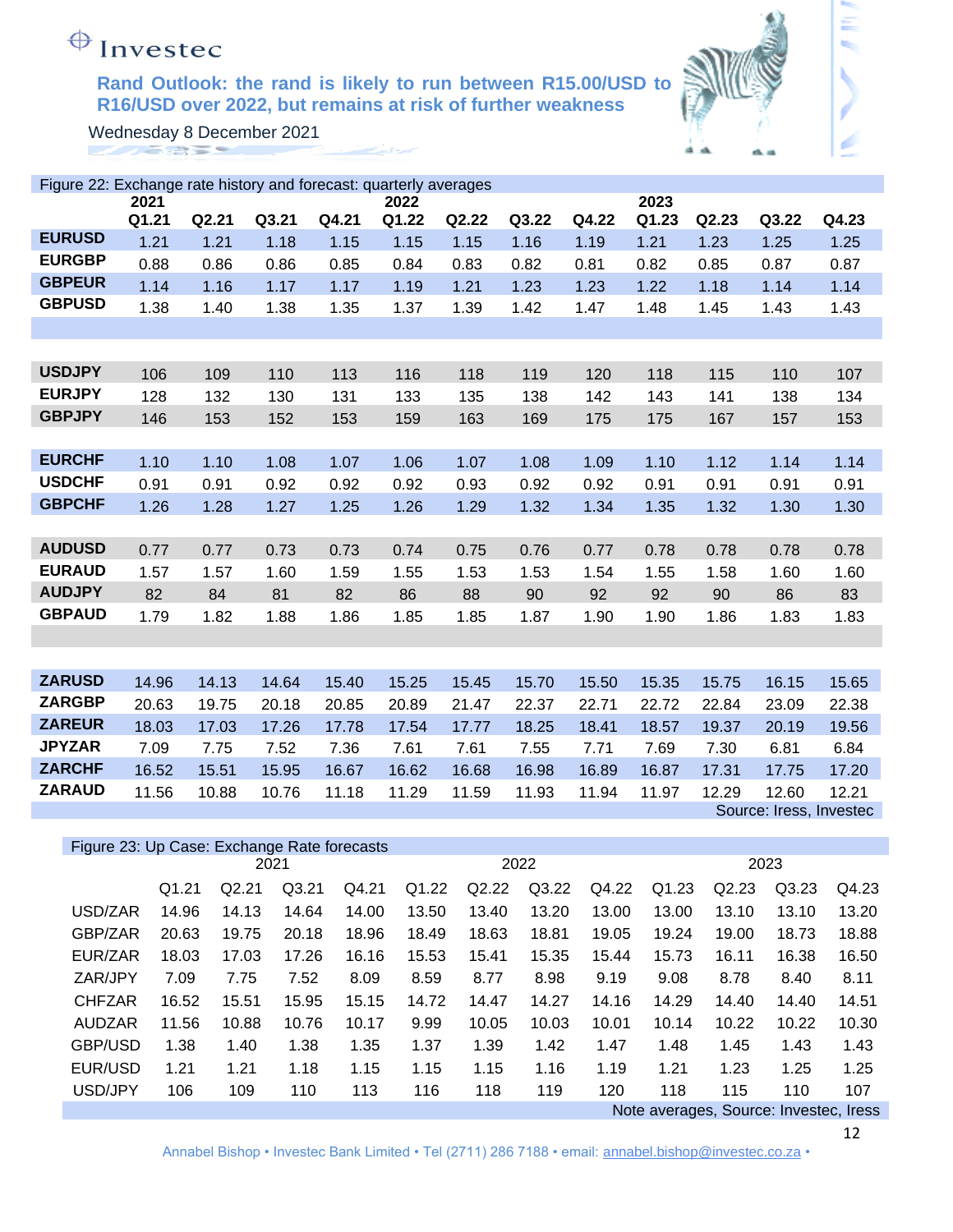**Rand Outlook: the rand is likely to run between R15.00/USD to R16/USD over 2022, but remains at risk of further weakness**



Wednesday 8 December 2021

| Figure 24: Exchange rate history and forecast: quarterly averages |       |                                                       |       |       |       |       |       |                     |           |                |
|-------------------------------------------------------------------|-------|-------------------------------------------------------|-------|-------|-------|-------|-------|---------------------|-----------|----------------|
|                                                                   |       |                                                       | 2024  |       |       |       | 2025  |                     |           |                |
|                                                                   | Q1.24 | Q2.24                                                 | Q3.24 | Q4.24 | Q1.25 | Q2.25 | Q3.25 | Q4.25               | Q1.26     | Q2.26          |
| <b>EURUSD</b>                                                     | 1.25  | 1.25                                                  | 1.25  | 1.25  | 1.25  | 1.25  | 1.25  | 1.25                | 1.25      | 1.25           |
| <b>EURGBP</b>                                                     | 0.87  | 0.87                                                  | 0.87  | 0.87  | 0.87  | 0.87  | 0.87  | 0.87                | 0.87      | 0.87           |
| <b>GBPEUR</b>                                                     | 1.14  | 1.14                                                  | 1.14  | 1.14  | 1.14  | 1.14  | 1.14  | 1.14                | 1.14      | 1.14           |
| <b>GBPUSD</b>                                                     | 1.43  | 1.43                                                  | 1.43  | 1.43  | 1.43  | 1.43  | 1.43  | 1.43                | 1.43      | 1.43           |
|                                                                   |       |                                                       |       |       |       |       |       |                     |           |                |
|                                                                   |       |                                                       |       |       |       |       |       |                     |           |                |
|                                                                   |       |                                                       |       |       |       |       |       |                     |           |                |
| <b>USDJPY</b>                                                     | 107   | 107                                                   | 107   | 107   | 107   | 107   | 107   | 107                 | 107       | 107            |
| <b>EURJPY</b>                                                     | 134   | 134                                                   | 134   | 134   | 134   | 134   | 134   | 134                 | 134       | 134            |
| <b>GBPJPY</b>                                                     | 153   | 153                                                   | 153   | 153   | 153   | 153   | 153   | 153                 | 153       | 153            |
|                                                                   |       |                                                       |       |       |       |       |       |                     |           |                |
|                                                                   |       |                                                       |       |       |       |       |       |                     |           |                |
| <b>EURCHF</b>                                                     | 1.14  | 1.14                                                  | 1.14  | 1.14  | 1.14  | 1.14  | 1.14  | 1.14                | 1.14      | 1.14           |
| <b>USDCHF</b>                                                     | 0.91  | 0.91                                                  | 0.91  | 0.91  | 0.91  | 0.91  | 0.91  | 0.91                | 0.91      | 0.91           |
| <b>GBPCHF</b>                                                     | 1.30  | 1.30                                                  | 1.30  | 1.30  | 1.30  | 1.30  | 1.30  | 1.30                | 1.30      | 1.30           |
|                                                                   |       |                                                       |       |       |       |       |       |                     |           |                |
|                                                                   |       |                                                       |       |       |       |       |       |                     |           |                |
| <b>AUDUSD</b>                                                     | 0.78  | 0.78                                                  | 0.78  | 0.78  | 0.78  | 0.78  | 0.78  | 0.78                | 0.78      | 0.78           |
| <b>EURAUD</b>                                                     | 1.60  | 1.60                                                  | 1.60  | 1.60  | 1.60  | 1.60  | 1.60  | 1.60                | 1.60      | 1.60           |
| <b>AUDJPY</b>                                                     | 83    | 83                                                    | 83    | 83    | 83    | 83    | 83    | 83                  | 83        | 83             |
| <b>GBPAUD</b>                                                     | 1.83  | 1.83                                                  | 1.83  | 1.83  | 1.83  | 1.83  | 1.83  | 1.83                | 1.83      | 1.83           |
|                                                                   |       |                                                       |       |       |       |       |       |                     |           |                |
|                                                                   |       |                                                       |       |       |       |       |       |                     |           |                |
|                                                                   |       |                                                       |       |       |       |       |       |                     |           |                |
| <b>ZARUSD</b>                                                     | 15.45 | 15.95                                                 | 16.45 | 15.95 | 15.85 | 16.55 | 16.25 | 16.05               | 15.95     | 16.65          |
| <b>ZARGBP</b>                                                     | 22.09 | 22.81                                                 | 23.52 | 22.81 | 22.67 | 23.67 | 23.24 | 22.95               | 22.81     | 23.81          |
| <b>ZAREUR</b>                                                     | 19.31 | 19.94                                                 | 20.56 | 19.94 | 19.81 | 20.69 | 20.31 | 20.06               | 19.94     | 20.81          |
| <b>JPYZAR</b>                                                     | 6.93  | 6.71                                                  | 6.50  | 6.71  | 6.75  | 6.47  | 6.58  | 6.67                | 6.71      | 6.43           |
| <b>ZARCHF</b>                                                     | 16.98 | 17.53<br>12.44                                        | 18.08 | 17.53 | 17.42 | 18.19 | 17.86 | 17.64               | 17.53     | 18.30<br>12.99 |
| <b>ZARAUD</b>                                                     | 12.05 |                                                       | 12.83 | 12.44 | 12.36 | 12.91 | 12.68 | 12.52               | 12.44     |                |
|                                                                   |       |                                                       |       |       |       |       |       |                     |           | Sou            |
|                                                                   |       |                                                       |       |       |       |       |       |                     |           |                |
| Figure 25: Severe Down Case: Exchange Rate forecasts              |       |                                                       |       |       |       |       |       |                     |           |                |
|                                                                   |       | 2021                                                  |       |       |       | 2022  |       |                     |           | 202            |
|                                                                   |       | $0.121$ $0.21$ $0.21$ $0.121$ $0.122$ $0.222$ $0.222$ |       |       |       |       |       | $\bigcap$ $\bigcap$ | $\sim$ 00 | $\sim$         |

|               | Q1.21                        | Q2.21 | Q3.21 | Q4.21 |       | Q1.22 Q2.22 Q3.22 |       |       | Q4.22 Q1.23 Q2.23 |       |
|---------------|------------------------------|-------|-------|-------|-------|-------------------|-------|-------|-------------------|-------|
| USD/ZAR       | 14.96                        | 14.13 | 14.64 | 16.00 | 16.80 | 17.50             | 18.00 | 18.50 | 18.70             | 19.20 |
| GBP/ZAR       | 20.63                        | 19.75 | 20.18 | 21.67 | 23.01 | 24.32             | 25.65 | 27.10 | 27.68             | 27.84 |
| EUR/ZAR       | 18.03                        | 17.03 | 17.26 | 18.47 | 19.32 | 20.13             | 20.93 | 21.97 | 22.63             | 23.62 |
| ZAR/JPY       | 7.09                         | 7.75  | 7.52  | 7.08  | 6.90  | 6.71              | 6.58  | 6.46  | 6.31              | 5.99  |
| <b>CHFZAR</b> | 16.52                        | 15.51 | 15.95 | 17.32 | 18.31 | 18.90             | 19.47 | 20.15 | 20.55             | 21.10 |
| AUDZAR        | 11.56                        | 10.88 | 10.76 | 11.62 | 12.43 | 13.13             | 13.68 | 14.25 | 14.59             | 14.98 |
| GBP/USD       | 1.38                         | 1.40  | 1.38  | 1.35  | 1.37  | 1.39              | 1.42  | 1.47  | 1.48              | 1.45  |
| EUR/USD       | 1.21                         | 1.21  | 1.18  | 1.15  | 1.15  | 1.15              | 1.16  | 1.19  | 1.21              | 1.23  |
| USD/JPY       | 106                          | 109   | 110   | 113   | 116   | 118               | 119   | 120   | 118               | 115   |
|               | Matas assamente o Octobre di |       |       |       |       |                   |       |       |                   |       |

Note: averages, Source: I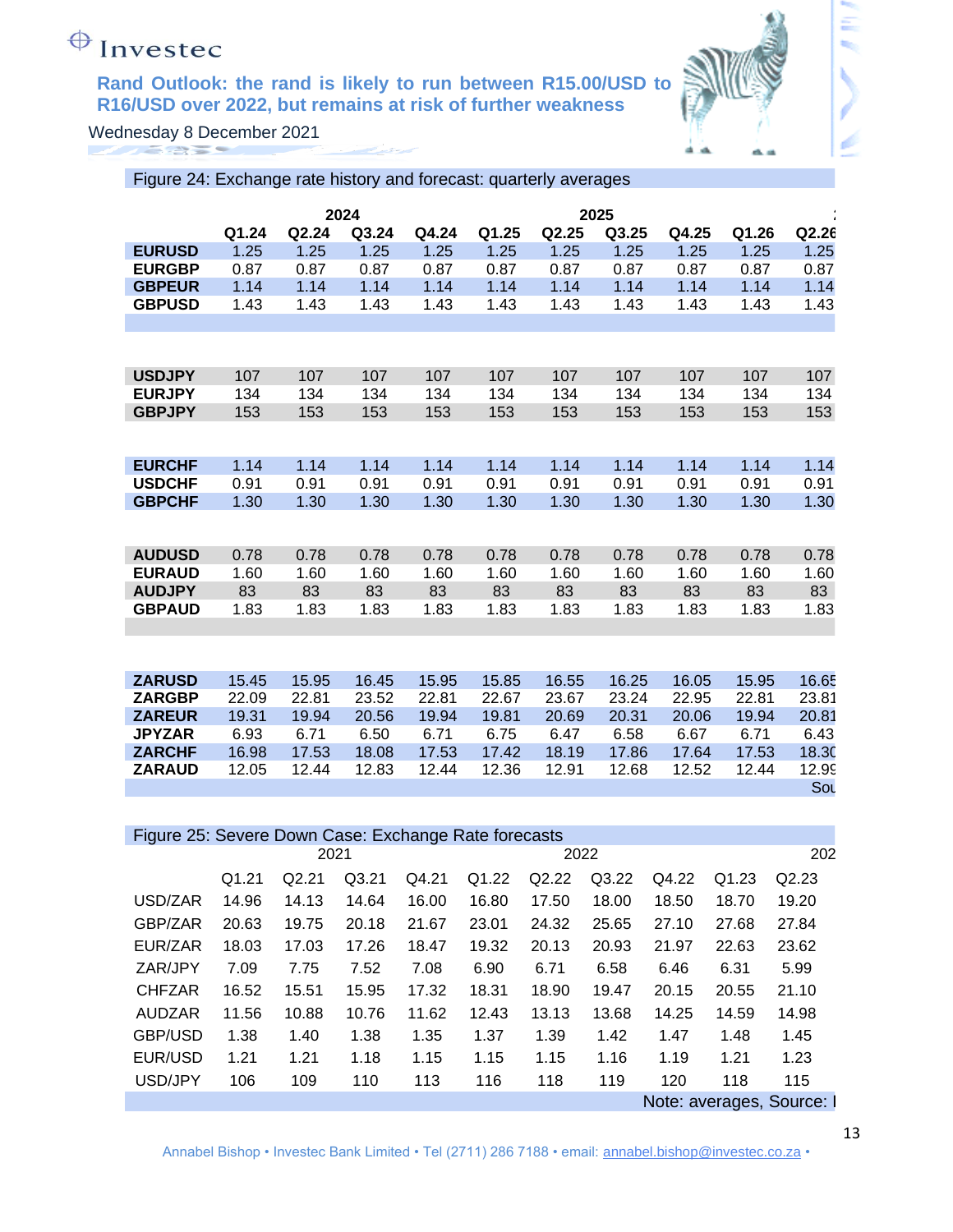### **Rand Outlook: the rand is likely to run between R15.00/USD to R16/USD over 2022, but remains at risk of further weakness**

Wednesday 8 December 2021

Invested

Important Disclaimer – please read

For the purposes of this disclaimer, Investec shall include Investec Bank Limited, its ultimate holding company, a subsidiary (or a subsidiary of a subsidiary) of that entity, a holding company of that entity or any other subsidiary of that holding company, and any affiliated entity of any such entities. "Investec Affiliates" shall mean any directors, officers, representatives, employees, advisers or agents of any part of Investec.

The information and materials presented in this report are provided to you solely for general information and should not be considered as an offer or solicitation of an offer to sell, buy or subscribe to any securities or any derivative instrument or any other rights pertaining thereto.

The information in this report has been compiled from sources believed to be reliable, but neither Investec nor any Investec Affiliates accept liability for any loss arising from the use hereof or makes any representations as to its accuracy and completeness. Any opinions, forecasts or estimates herein constitute a judgement as at the date of this report. There can be no assurance that future results or events will be consistent with any such opinions, forecasts or estimates. Past performance should not be taken as an indication or guarantee of future performance, and no representation or warranty, express or implied is made regarding future performance. The information in this report and the report itself is subject to change without notice. This report as well as any other related documents or information may be incomplete, condensed and/or may not contain all material information concerning the subject of the report; its accuracy cannot be guaranteed. There is no obligation of any kind on Investec or any Investec Affiliates to update this report or any of the information, opinions, forecasts or estimates contained herein.

Investec (or its directors, officers or employees) may, to the extent permitted by law, own or have a position or interest in the financial instruments or services referred to herein, and may add to or dispose of any such position or may make a market or act as a principal in any transaction in such financial instruments. Investec (or its directors, officers or employees) may, to the extent permitted by law, act upon or use the information or opinions presented herein, or research or analysis on which they are based prior to the material being published. Investec may have issued other reports that are inconsistent with, and reach different conclusions from, the information presented in this report. Those reports reflect the different assumptions, views and analytical methods of the analysts who prepared them. The value of any securities or financial instruments mentioned in this report can fall as well as rise. Foreign currency denominated securities and financial instruments are subject to fluctuations in exchange rates that may have a positive or adverse effect on the value, price or income of such securities or financial instruments. Certain transactions, including those involving futures, options and other derivative instruments, can give rise to substantial risk and are not suitable for all investors.

This report does not contain advice, except as defined by the Corporations Act 2001 (Australia). Specifically, it does not take into account the objectives, financial situation or needs of any particular person. Investors should not do anything or forebear to do anything on the basis of this report. Before entering into any arrangement or transaction, investors must consider whether it is appropriate to do so based on their personal objectives, financial situation and needs and seek financial advice where needed.

No representation or warranty, express or implied, is or will be made in relation to, and no responsibility or liability is or will be accepted by Investec or any Investec Affiliates as to, or in relation to, the accuracy, reliability, or completeness of the contents of this report and each entity within Investec (for itself and on behalf of all Investec Affiliates) hereby expressly disclaims any and all responsibility or liability for the accuracy, reliability and completeness of such information or this research report generally.

The securities or financial instruments described herein may not have been registered under the US Securities Act of 1933, and may not be offered or sold in the United States of America or to US persons unless they have been registered under such Act, or except in compliance with an exemption from the registration requirements of such Act. US entities that are interested in trading securities listed in this report should contact a US registered broker dealer.

For readers of this report in South Africa: this report is produced by Investec Bank Limited, an authorised financial services provider and a member of the JSE Limited.

For readers of this report in United Kingdom and Europe: this report is produced by Investec Bank Plc ("IBP") and was prepared by the analyst named in this report. IBP is authorised by the Prudential Regulation Authority and regulated by the Financial Conduct Authority and the Prudential Regulation Authority and is a member of the London Stock Exchange. This report is not intended for retail clients and may only be issued to professional clients and eligible counterparties, and investment professionals as described in S19 of the Financial Services and Markets Act 2000 (Financial Promotions) Order 2005.

For readers of this report in Ireland: this report is produced by Investec Bank plc (Irish Branch) and was prepared by the analyst named in this report. Investec Bank plc (Irish Branch) is authorised by the Prudential Regulation Authority in the United Kingdom and is regulated by the Central Bank of Ireland for conduct of business rules.

For readers of this report in Australia: this report is issued by Investec Australia Limited, holder of Australian Financial Services License No. 342737 only to 'Wholesale Clients' as defined by S761G of the Corporations Act 2001.